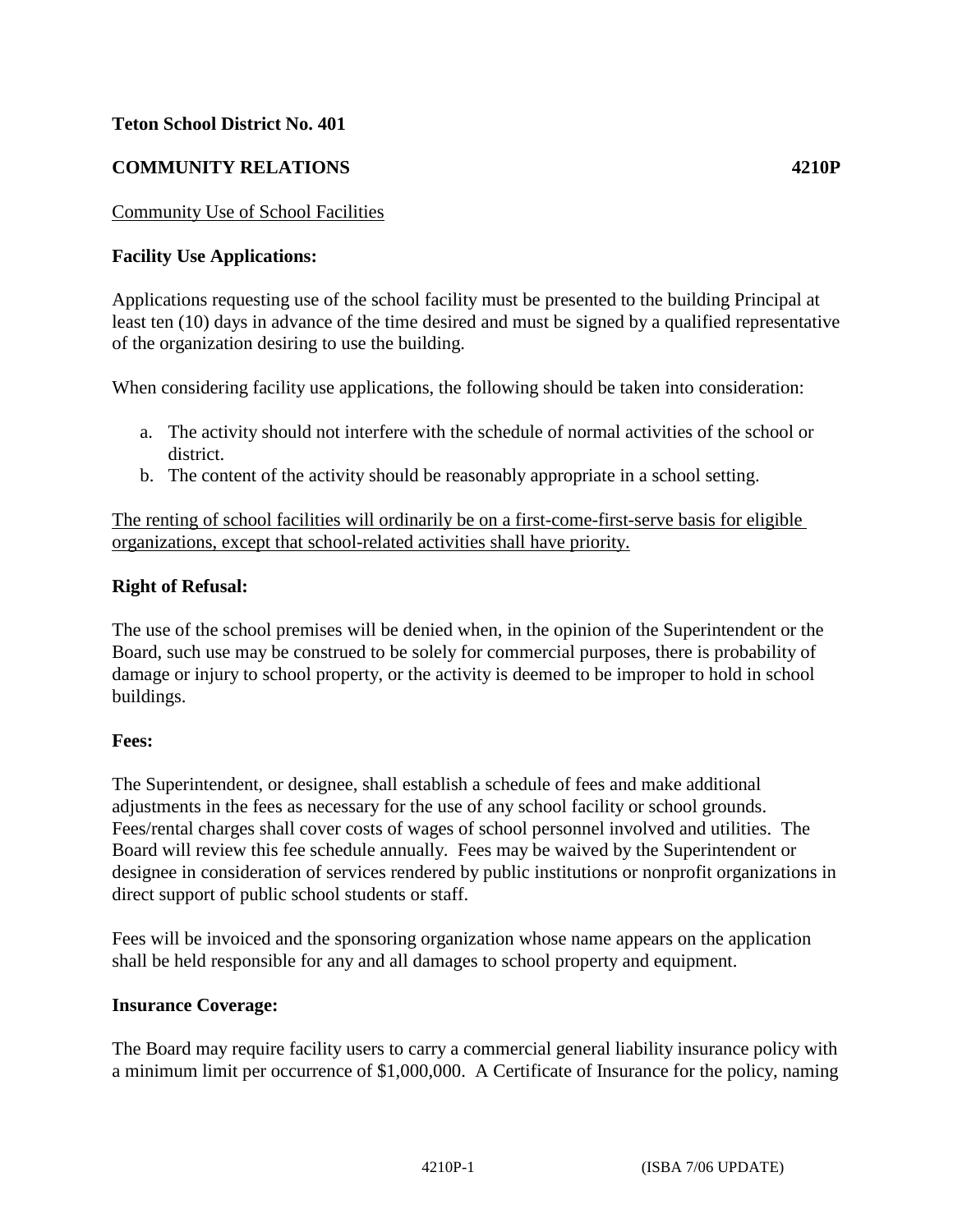the Teton School District as an additional insured, may also be required along with the facility use request. The Board reserves the right to require increased insurance coverage on any event.

# **School Equipment:**

Use of school equipment in conjunction with the use of school facilities must be specifically requested in writing and may be granted by the procedure by which permission to use facilities is granted. The user of school equipment must accept liability for any damage to or loss of such equipment that occurs while it is in use. Where rules so specify, no item of equipment may be used except by a qualified operator. No District equipment shall be removed from the premises for use by non-district personnel unless otherwise provided for in policy.

## **Supervision**

At least one District employee must be on hand, paid for by the organization, when in the opinion of the Superintendent or designee it is necessary to supervise the individuals and protect school property. The number of paid employees shall depend on the type of service, number to be served and number of volunteer helpers.

Whenever a cafeteria is used, it shall be under the supervision of a school employee. The group using the facility shall reimburse the District for the salary of the employee.

No school building or facility shall be used for any purpose which could result in picketing, rioting, disturbing the peace or damage to property or for any purpose prohibited by law.

No access to other rooms or equipment in the building shall be permitted unless designated by agreement.

## **Outdoor Facility Usage**

The following applies to all District outdoor facility rentals:

- 1. The rental group shall be responsible for the full replacement cost of any facility or equipment damage.
- 2. Arrangements for keys for any rented facility must be made prior to the event by contacting the Athletic Director.
- 3. The procedure for cancellation of outdoor events due to threatening weather and/or field conditions is as follows:
	- a. If field conditions are such that play is not recommended, the athletic director shall notify the rental group as far in advance as possible that contests must be cancelled. Practice field rental will be substituted, if possible.
	- b. If there is rain the day of the scheduled contests, the game field rental is considered cancelled and game fields are not to be used. Questions can be answered by calling the Athletic Director, High School Principal, Superintendent (in that order.)